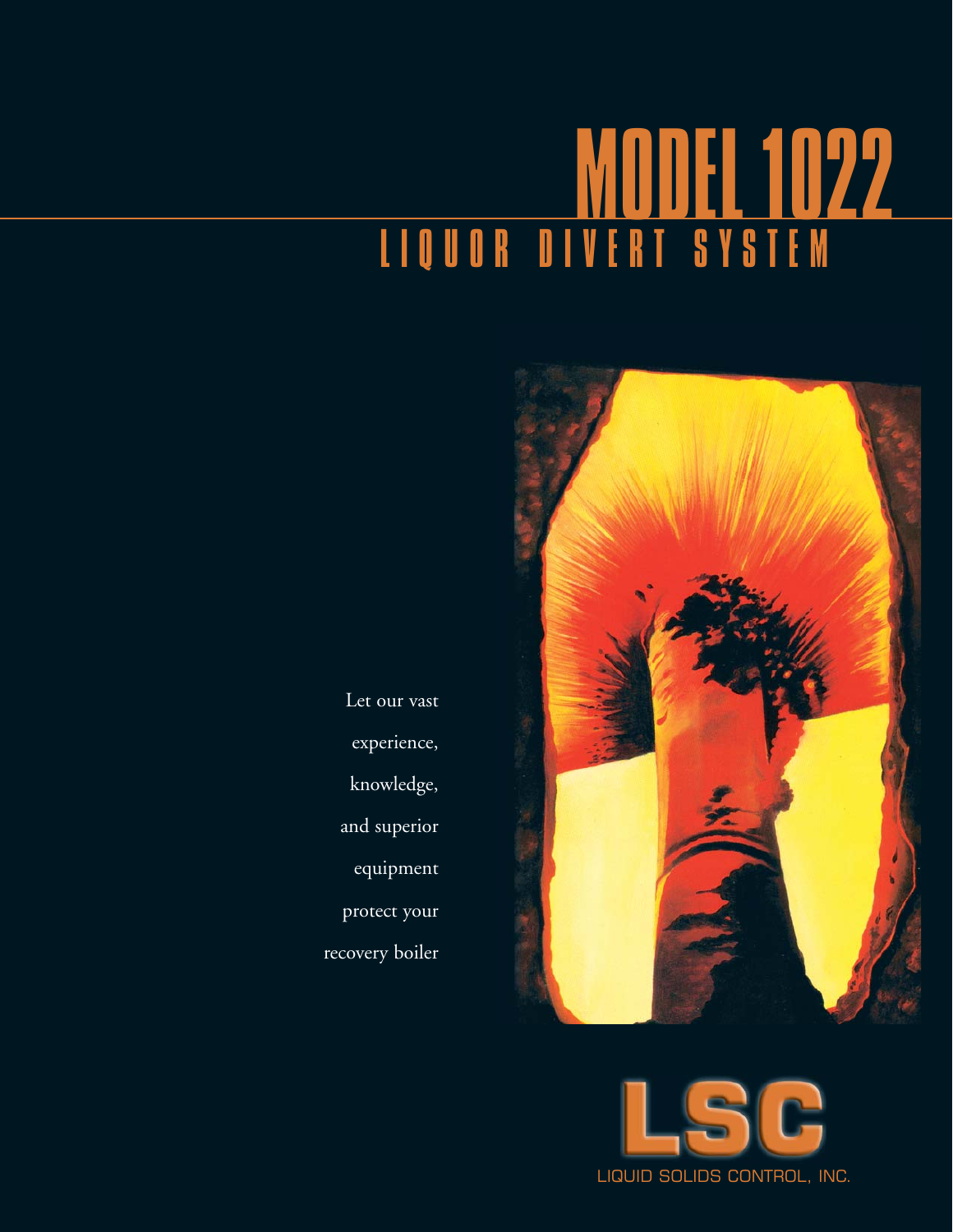### MODEL 1022  $=$  The  $\#$ 1 Automatic Black Liquor Divert System, Worldwide!

Liquid Solids Control, Inc. developed the first commercially available Automatic Black Liquor Divert System in the late '70s. Since then, LSC has dedicated itself to meeting the needs of the Pulp and Paper Industry. In doing so, LSC has become the predominant supplier of Automatic Divert Systems. Once again LSC demonstrates its continual leadership and is proud to offer the Model 1022 Automatic Liquor Divert System. Contributing to LSC's extensive experience in the design and development of this equipment were many invaluable suggestions and mandates from several of the most prominent users/customers within the Pulp & Paper Industry. The LSC Model 1022 performs all necessary operational functions, including a number of "first-ever" features, and it fully complies with all of the current recommendations of B.L.R.B.A.C. (such as single unit operation during a prism wash cycle). With all the hardware, and the software, specifically designed for the Safe Firing of Black Liquor, the Model 1022 is an Automatic Liquor Divert System proven to provide the highest in reliability, while ensuring the ultimate in safety. The Model 1022 is equally appropriate as a devoted "stand alone" system (operates the Divert Valve directly) or to be integrated with a modern Burner Management System (DCS) through various discrete dry contacts.

### Advanced Divert Logic Provides the Ultimate in Reliability and Safety

- Accurate "dual" solids measurement, combined with the ultimate in dependability
- Automatically will remove a refractometer from operation when deemed necessary
- "Smart Wash Technology" plus, full divert capabilities maintained during an automatic prism wash
- Internal display screen for settings, diagnostics/troubleshooting and history file
- Extensive reporting capabilities all changes/events logged with both date and time
- Intelligent fluorescent display (external) located on enclosure or remotely on the operator console
- Exclusive "first-out"/sequence report to aid in understanding any possible R.B. "liquor diversions"
- Hard copy option (printer available) of all settings, alarms, and logged events/history
- No simple arbitrary "disable" mode
- All automatic "divert" features are retained during single refractometer operation
- Complies with all recommendations of Black Liquor Recovery Boiler Advisory Committee (BLRBAC)

#### OPERATIONAL SPECIFICATIONS DISCRETE ALARM OUTPUTS

RANGE: 55-75, 55-80, 55-85% Solids Liquor Divert Accomplished

ACCURACY:  $+/- 0.5 %$  of Range Liquor Divert Valve Failure LIQUOR TEMP Maximum: 150° C 2% Solids Differential LIQUOR TEMP Swing:  $+/-15^{\circ}$  C  $+/-15^{\circ}$  TA" Low Solids Alarm TEMPERATURE COMP: Automatic, Electronic "B" Low Solids Alarm LIQUOR LINE SIZE: Any Pipe Line Size Refract. (A) Malfunction LINE PRESSURE: Up to 150 psi, as standard Refract. (B) Malfunction ANALOG OUTPUT (A):  $4-20$  mA isolated A Unit Prism Wash Failure ANALOG OUTPUT (B): 4-20 mA isolated B Unit Prism Wash Failure PRINTER INTERFACE: Output Available "A ONLY" Single Operation ENCLOSURE: NEMA 4 X SS Wall Mount "B ONLY" Single Operation INPUT POWER: 115/230 VAC 50/60 HZ System Malfunction Approximately 90 WATTS System Maintenance

Inputs (External Source)

Auxiliary Divert Command Divert Valve Position Gate Adaptors Position

UNINTERRUPTIBLE POWERSOURCE IS ADVISED

Because of continuous research and development, with a keen interest in improving our product, Liquid Solids Control, Inc. reserves the right to make any model revisions and/or changes to these specifications, without notice.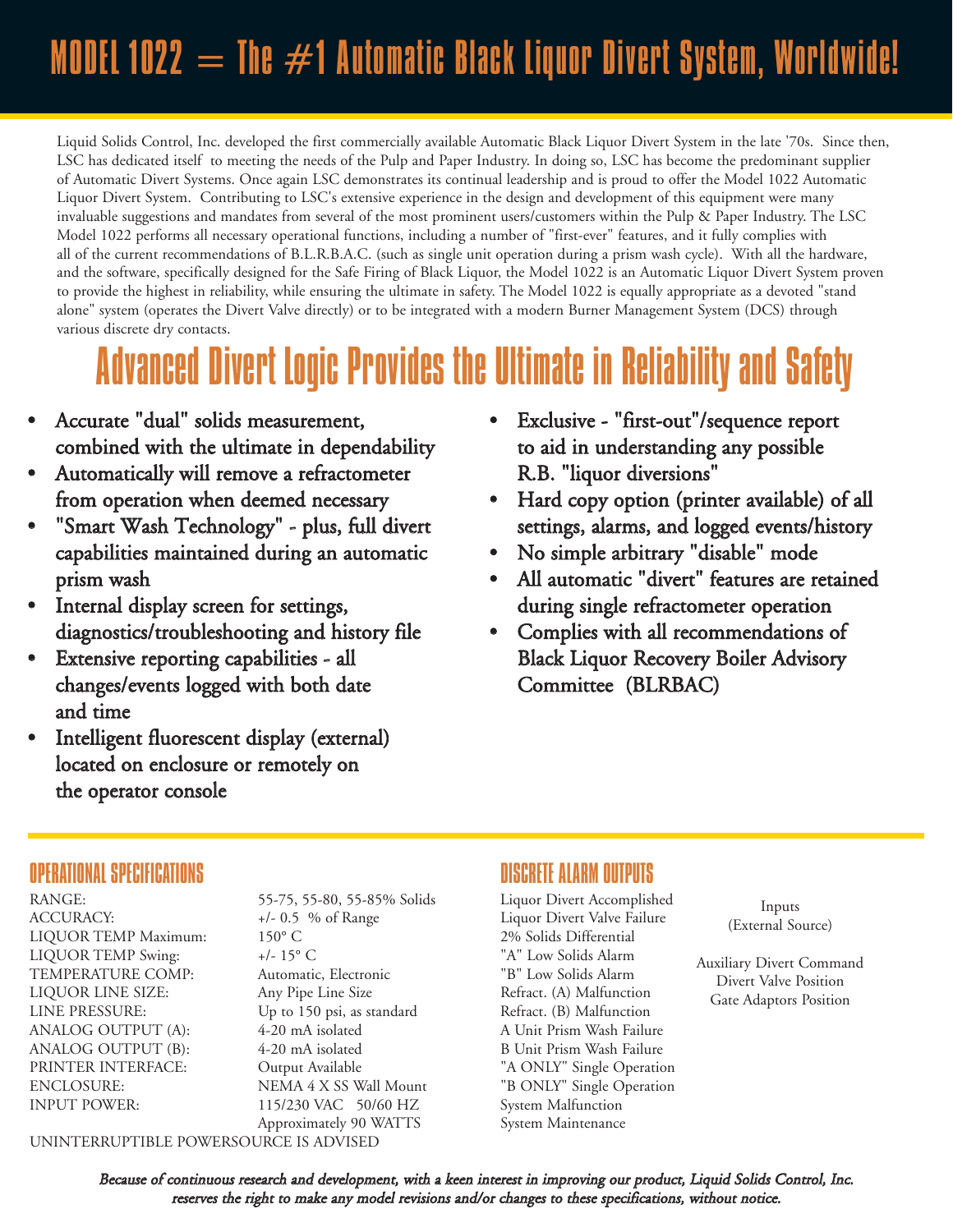### Micro Processor Functions and Responsibilities

The "brain" of the Model 1022 system is the Central Processing Unit (CPU). Through the combination of LSC's vast experience with modern technology, dynamic and progressive "first-ever" features emerged. Precise user friendly software designed with on-screen prompting allows simple access to all information in the programming/diagnostic module in the processor enclosure. Redundant power supplies provide a secure power source to the CPU, assuring maximum up time for the system. In any case, failure of the CPU will result only in a "fail-safe" condition.

#### CPU RESPONSIBILITIES

- Providing output signal to the divert valve... or burner management system
- Monitoring the A & B Refractometers
- Self-diagnostic/troubleshooting
- Automatically deciding dual or single refractometer operation
- "Smart" prism wash cycle
- Functional/operational alarms
- Setting/event/history memory

The physical layout of the Model 1022 is both logical and systematic. The electronics are in three distinct sections and all wiring connections are to one large clearly marked connection board, logically arranged.



### Black Liquor % Solids Measurement

Utilizing and incorporating "field proven/time proven" LSC In-Line Sensing Heads and In-Line piping hardware, the LSC Model 1022 reliably measures Black Liquor Dissolved Solids. Coupled with the specially designed refractometer electronics, precise and accurate liquor solids data is continually provided to the Central Processing Unit (CPU). High level integrity of data is assured by numerous watch-dog checks continually performed by the CPU throughout the Refractometers and System. True dual Liquor % Solids measurement is achieved by Refractometer "A" and Refractometer "B" operating totally independent of each other (they are not 'slaved' together in any way).

#### PRISM WASH VALVES



### "SMART WASH TECHNOLOGY" PRISM WASH LOGIC

With the advent of microprocessor technology, LSC was solely responsible for developing and introducing prism wash logic known as "Smart Wash Technology". The CPU monitors each (A-B) Sensing Head Prism Face as it washes every 20 minutes, at alternate 10 minute intervals, and controls the duration to wash for "only as long as necessary" … usually only a few seconds. In the event a prism wash is not successful, another attempt (retry) will be made shortly thereafter to clear the problem before an alarm is indicated. In the unlikely event the wash was not successful, the CPU will set the appropriate (A-B) prism wash failure alarm. "Smart-Wash" eliminates most prism wash maintenance problems. To further enhance this feature, LSC has incorporated a new wash nozzle design to eliminate the possibility of problems with high solids, and high viscosity liquor, including eucalyptus. During the time that either unit is in prism wash, the Model 1022 maintains full automatic divert operation on the basis of the other operating unit (Automatic Single Unit Operation) to eliminate dead time during prism wash. Solids display, and associated outputs are on "hold" during the prism wash time of that particular unit.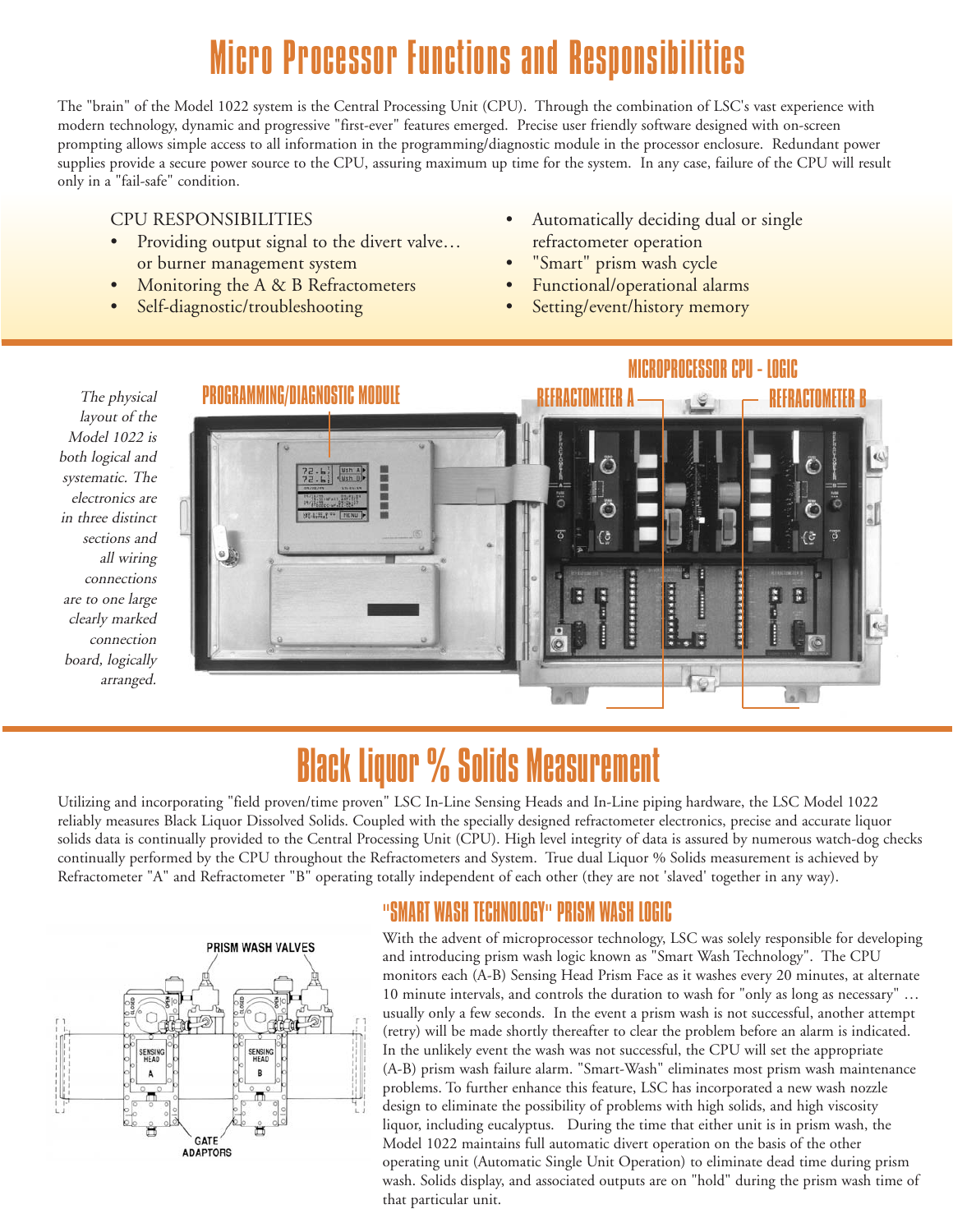#### **FIGURE 1**



#### History and Diagnostics

Settings, events and abnormal situations are displayed by the programming/diagnostics module and/or operator interface panel for quick and easy reference. Numerous display screens provide pertinent information, data and events that are time and date tagged. (i.e. History Report - Fig.1, Refractometer Diagnostics Screen - Fig. 2)





### HARD COPY OPTION

Combining the LSC 1022 with a printer yields another "first". Print-outs of the settings, historical events and diagnostics reports are provided on demand for your maintenance records and audit requirements. Current events can automatically be printed out as they occur.

### DIMENSIONAL INFORMATI

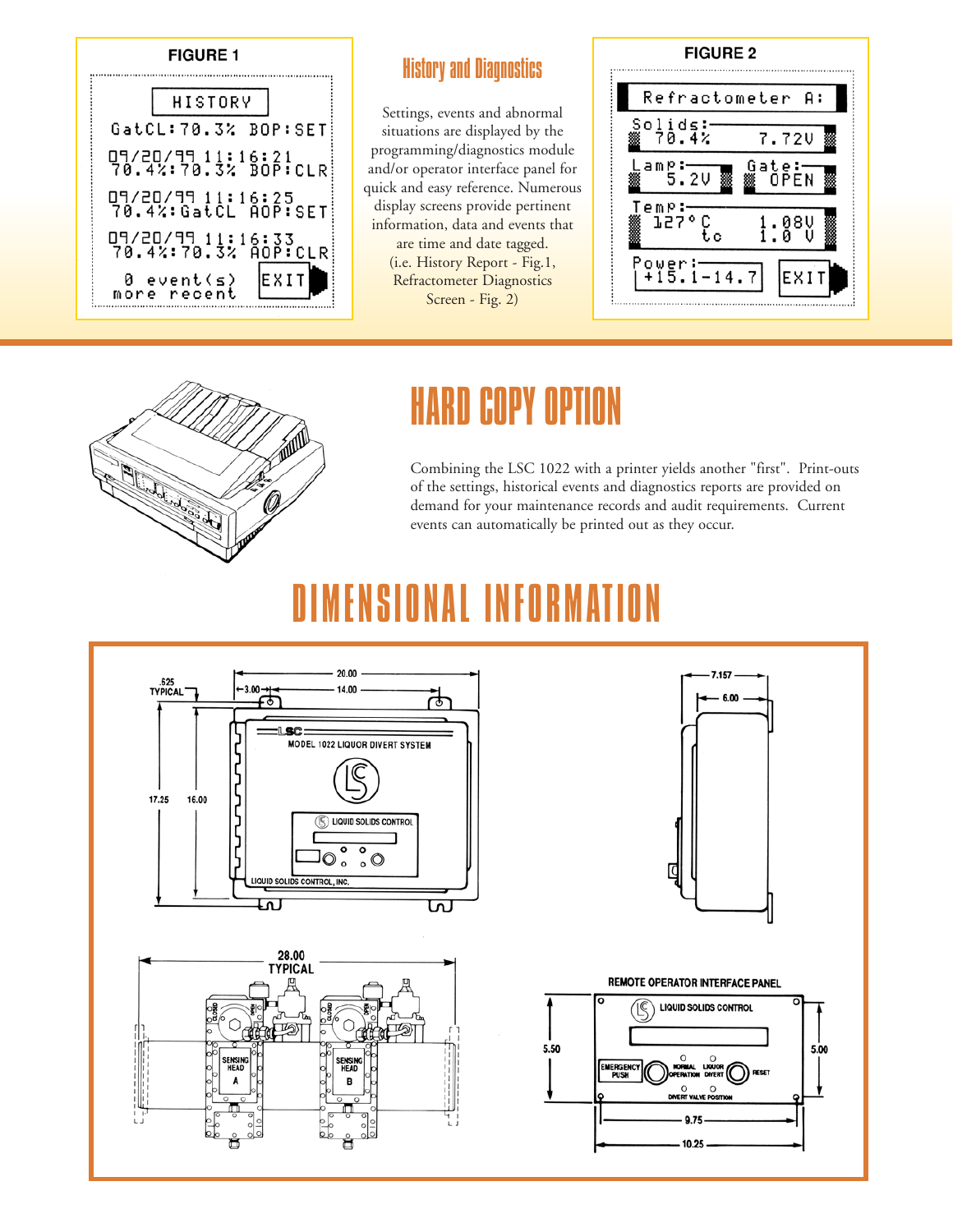## **GONFIGUR**





A highly cost effective "Black Liquor Service" device.

### GATE ADAPTOR

The LSC Gate Adaptor (isolation valve) provides a means for simple and quick removal of an LSC In-Line Refractometer Sensing Head from an active liquor pipeline, while ensuring the ultimate in safety. This dedicated unit eliminates the need for costly "By-Pass-Loops", or an unscheduled liquor line shutdown to allow maintenance or calibration. A device of this type is specifically recommended by B.L.R.B.A.C. being specifically against a "bypass-loop". The Gate Adaptor provides for an external lock whereby its inherent design guarantees positive visual and physical indication of locked "fully-open" or locked "fully-closed". The lock cannot be employed if the Gate is less than 100% open/closed. Proper switch contacts are provided to the Model 1022 to indicate closing of the gate adaptor, automatically putting that unit out of service by going into "Single Unit Operation".